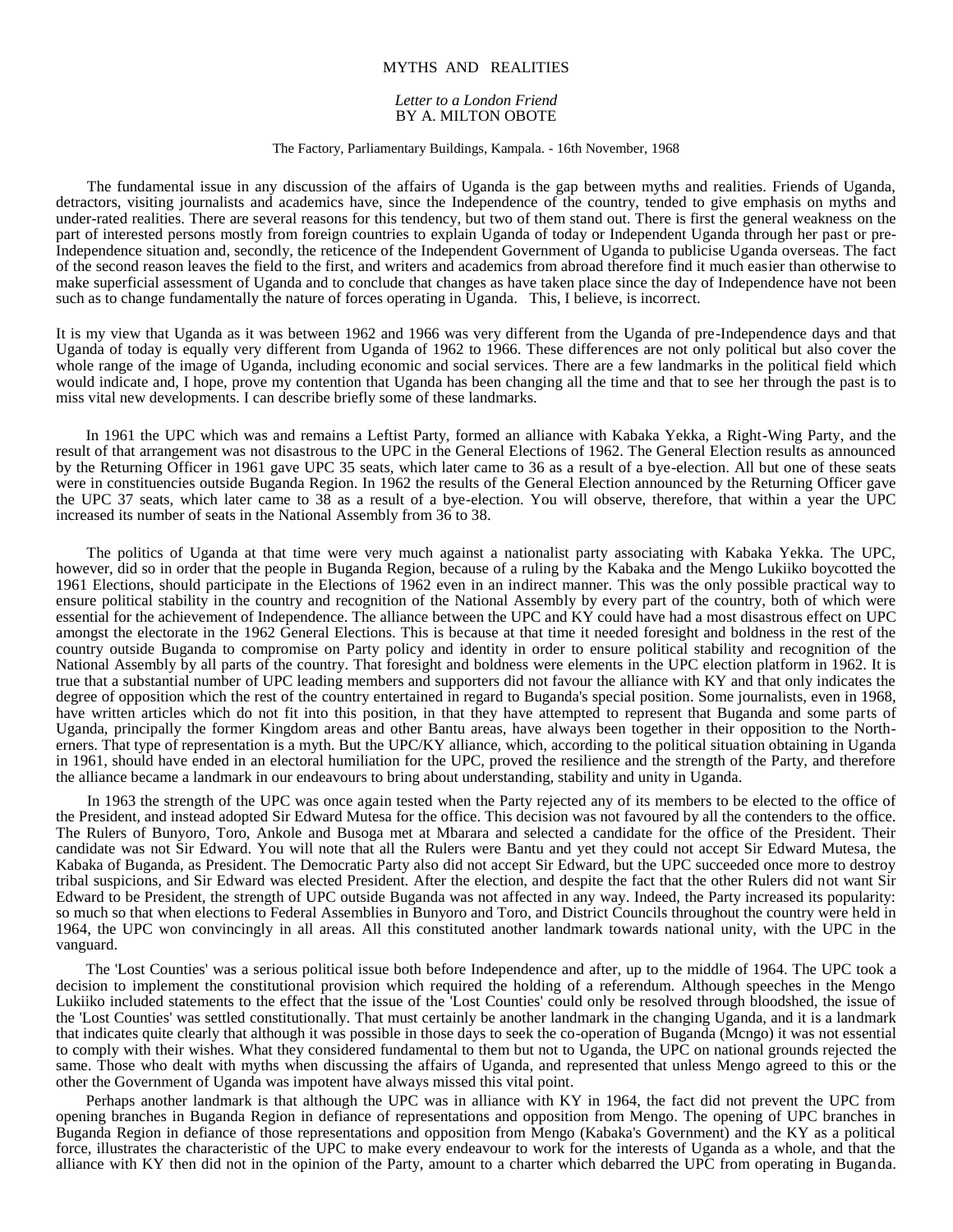The Party has never wanted any part of its policy to be determined by another body outside itself, and the attempt by the KY and the Kabaka's Government to oppose UPC operations in Buganda Region after Independence were rejected on the ground that the Party could not allow any outside body to determine where the Party should operate or should not do so.

Then there were demands which are commonly known in Uganda as "our things", which included a range of subjects in the 1962 Constitution which Mengo (Kabaka's Government) and the Mengo Lukiiko wanted to be transferred to the Kabaka's Government as their "things", merely because Buganda was in a special position and KY was in alliance with UPC; but not because there were provisions of the Constitution for doing so. These demands were rejected by the UPC Government. Some of the subjects went to the Courts up to the Privy Council, where Mengo lost. Once more you see in these matters the constant concern of the UPC not only to abide by the constitutional provisions, but also to expose any myth that might have been existing in the minds of citizens or others, be they friends or detractors. The rejection by the UPC Government of a series of demands by Mengo in 1963 and 1964 exposed the myth that any time Mengo wanted anything the Government of Uganda had to comply, or that even today the Government of Uganda has to frame policies covering the welfare of the citizens of Uganda on the basis of the situation in Buganda Region.

Perhaps the most illustrative case in which the myth nearly came to reality was in 1965 and early 1966, when Sir Edward Mutesa, in his double capacity as President and Kabaka, sought to combine the two offices as being one and the same and pretended that both were executive. The details of this attempt will be described later in this letter. But it is clear that when we took action against Mengo and Sir Edward in 1966, the myth that every Mu-ganda, or at least the majority of them, would die in battle for the Kabaka, was fully exposed not only to the people of this country but to the whole world. We have had two years without a Kabaka at Mengo and we have not had a "Biafran" situation. The District Administrations we have created in Buganda Region are becoming very popular with the people in the Region and the talk of continuation of Kabakaship, as far as Government is aware, is confined to a tiny proportion of the people in the Region. On this point, and insofar as the people outside Uganda are concerned, the myth is no longer one of every Muganda dying for the Kabaka, but how mysteriously and mythically Sir Edward escaped alive when "Obote's army stormed his Palace" in 1966.

Everything I have written so far shows that myths in Uganda have been exposed not by prophecy but by events and actions. As regards the myth that Sir Edward mythically and miraculously escaped when the Army stormed his Palace in what the Press has described as "The Battle of Mengo Hill", the elements of myth are in the words "stormed" and "battle". The decision to send a Unit of the Army (40 men, including Officers) to Mengo (Lubiri) was taken by the Cabinet at about 9.00 p.m. on 23rd May, 1966. The day had been a bad one. We had ordered for the arrests of three Saza Chiefs and three other persons. These people were arrested for the part they played in a resolution passed by the Mengo Lukiiko ordering the Government of Uganda to remove itself from the soil of Buganda by 30th May, 1966. The idea was to prosecute them not because of what was said in the Lukiiko, but because of untoward activities undertaken by them before the debate on the motion in the Lukiiko. Immediately they were arrested nearly every part of Buganda Region was in a state of disturbance. Roads were blocked; bridges destroyed; Police stations were attacked — some burnt out with Policemen inside — and at some of these stations chiefs and mobs took possession of Police firearms. White men became a particular target. Some were badly beaten, but only two died. A number have been permanently maimed. Action on expatriates could not be explained at the time, but now we know that it was ordered from Mengo because Sir Edward was rather annoyed that his request to the British Government through the High Commissioner in Kampala for military assistance in the month of February, 1966, was not acted upon by Her Majesty's Government. Harbouring this as a cause against the British, a plan was made by him and his advisors at Mengo that at some suitable moment action against the UPC Government would include action against the British citizens in Uganda. It was their hope, according to the documents we have, that serious action against the British in Uganda would force the British Government to send British troops to Uganda for the purposes of protecting British interests and nationals

On the same day, 23rd May, a number of ex-Servicemen (Baganda) who were roaming around Kampala since February 1966, shot at an Army lorry which was taking supplies to the Presidential Lodge at Makindye near Kampala. Makindye is where Sir Edward Mutesa was staying as from October 1965 to the middle of March, 1966. He had requested for a Platoon of the Army to be at Makindye, and the Platoon was being supplied regularly with essentials. The Army lorry which was taking to the Platoon essential supplies on 23rd May was attacked by ex-Servicemen using modern weapons. When you are next in Kampala it might be possible to arrange for you to see the Police record of hour to hour information on lawlessness which had broken out in various parts of Buganda Region on that day. It was in these circumstances that a special meeting of the Cabinet was called to consider the situation which was developing.

The decision to declare a State of Emergency in Buganda was not taken until a report, was received at about 8.30 p.m. to the effect that some of the ex-Servicemen who had attacked the Army lorry had been arrested by the Police nd had in their possession modern weapons which they alleged were distributed to them by officials at the Lubiri (Mengo) Kabaka's Palace. There was also another information at about 9.00 p.m. to the effect that a number of Police stations had been over-run by mobs led by chiefs, and that some of them had been burnt out. These were some of the considerations that led to the declaration of the State of Emergency in Buganda Region.

After the Cabinet decision I had a meeting both with the Army Commander and the Inspector-General of Police. The two officers were most emphatic that in the then prevailing situation I should give orders for a Unit of the Army to go to Mengo to investigate the story which the Police had obtained from the ex-Servicemen. I agreed with their professional advice and I directed the Army Commander to send a Unit (not the Police as alleged by the Press and Sir Edward) and I also directed the Army Commander to order the Unit to comply with the direction which I must now frame as good behaviour, and the use of minimum force to gain entrance into the Lubiri (Palace) for the purposes of investigating stores of arms. I directed the Army Commander specifically against an Army attack (storming) of the Palace and that special care should be taken not to harm Sir Edward, whom I thought was in the Palace. The Army Commander sent 40 men, including Officers.

The Unit, according to the orders and directives given to them, deposited themselves outside the Palace for ten hours. Those inside the Palace, who were equally armed and in numbers stronger than the Army Unit, thought it was a battle and went on shooting at the gates, but the Army Unit kept themselves out until about 4.00 p.m. in the afternoon of the 24th May, when they gained entrance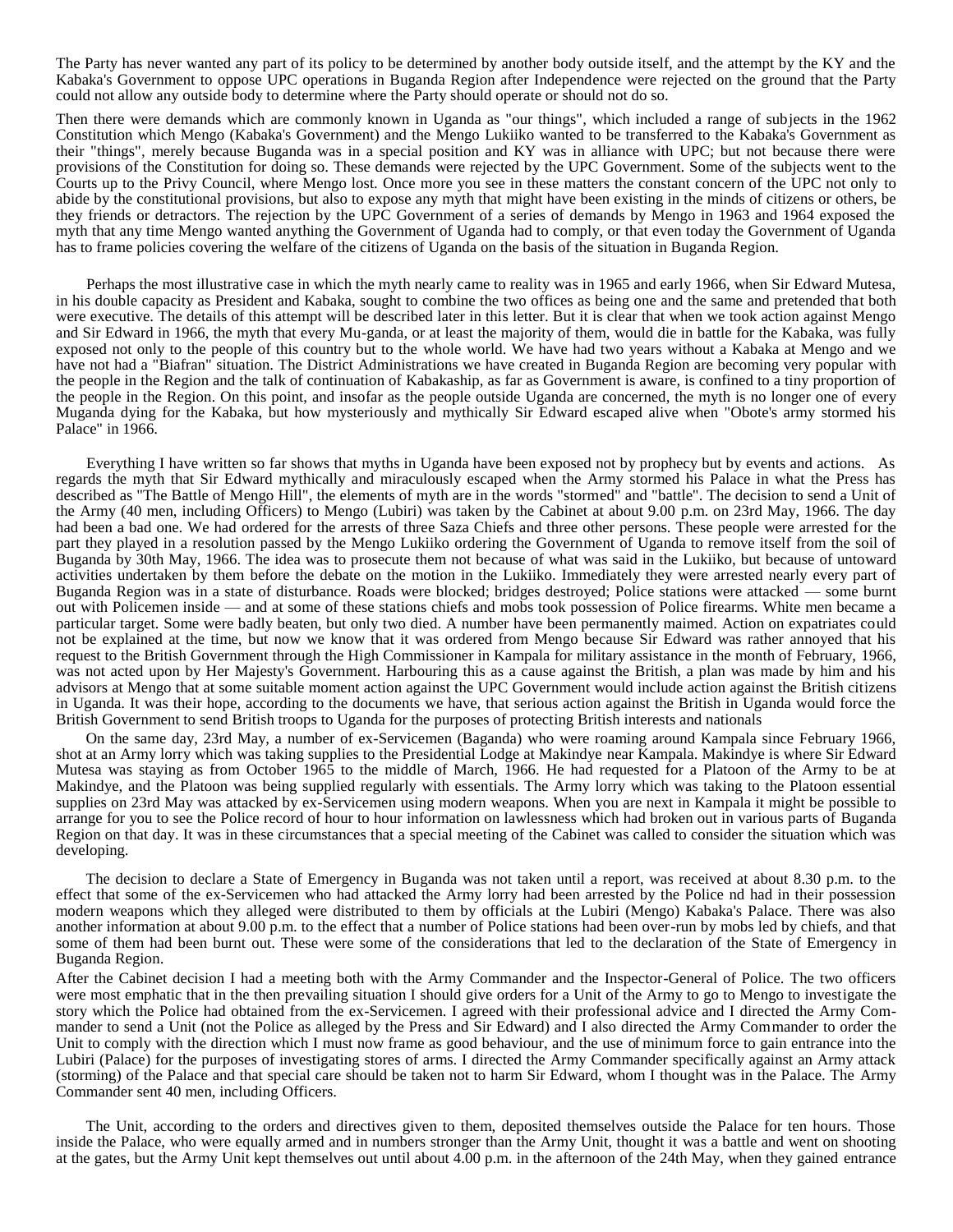into the Palace. You will find from the book "The Desecration of My Kingdom" by Sir Edward Mutesa, something to the effect that a number of women and children were in the Palace. These were still there when the Army entered the Palace and each one of them is still very much alive. When you come to Uganda it might be possible for you to observe for yourself how impossible it was for 40 men to surround completely the Palace at Mengo. Sir Edward got out when it was raining, at about 1.00 p.m. through the Gate of Death, and went to — of all places — the Roman Catholic Headquarters at Rubaga. From there he moved to a house only two miles away and spent the night. At dawn he was driven in a car through the countryside and spent another night with a friend — still in Buganda Region. The next night he drove to Masaka town, then on to the Tanzania border, where he boarded a boat and went to Bukoba and stayed with a Presbyterian Bishop, before proceeding to Burundi. There is no truth, only myth, in the story that he went through jungles, ate fruits and generally made it to Burundi on foot. That, however, is the myth that a number of papers still entertain.

To consider any policy of the Government of Uganda or reducing that policy to mean that Mengo must approve of it for it to succeed, is to ignore deliberately a number of what I have called landmarks which have taken place in Uganda since Independence Day and which were either favoured or seriously opposed by Mengo. The attempt to ignore those landmarks is the same as living in a world *of* myth rather than of realities.

I believe that the UPC has now done enough to show that *no* part of the country is in a position to hold others at ransom. "Somehow, however, two new myths which arc contradictory are being advanced both by friends and detractors to the effect that the Government of Uganda is a one-man Government, and secondly that it is a Government not of one man but of the Northerners (Nilotics), which Government, according to our detractors, is resented by the Bantu. The reality of the situation on both counts is that the Government of Uganda is neither a one-man Government nor a Government dominated by the Northerners. There are five Cabinet Ministers from the North in the Government, and the full composition of the Cabinet is twenty.1 There are six Permanent Secretaries from the North and the full composition of office of Permanent Secretary is twenty-five. There are three Heads *of* Departments from the North and we have about forty Departments. I realize, of course, that the offices of President, Commander of the Armed Forces and Chief of Police are held by Northerners, but I do not see any substantial difference between the present and what was obtaining before the Revolution of 1966. The Office *of* President was then held by Sir Edward (Bantu) without executive powers and I, as Prime Minister then, exercised the same executive powers I now exercise. The Chief of Police today is the same man who was the Chief of Police when Sir Edward was President. The Minister of Defence *of* today is the same man who was Minister of Defence before the Revolution. The present Commander of the Armed

Forces was Deputy to the Commander before the Revolution. He is, perhaps, the cause of the alleged Northern domination of Uganda, because all the others were there before the Revolution. Later in this letter I will question whether an Army which behaves constitutionally is to be regarded as an element of domination. My question will be in the form of explaining to you why and how the Uganda Army got into a position of being discredited. They were discredited because they refused to obey unconstitutional orders and their refusal had nothing to do with any idea of assisting me or a group of Northerners to dominate the politics of Uganda or to make Uganda a domain of the Nilotics.

Those who advance this view of Nilotic domination of Uganda have, at times, shown not only ignorance but also lack of seriousness and integrity in what they say. Some of them have written in reputable newspapers asserting that Uganda is ruled by the 'Os' and that the 'Os' are Lwos of Uganda. The same writers, therefore, attempted to connect the 'Os' of Uganda with the 'Os' of Kenya. The degree of ignorance and the ease of employing myths rather than realities is illustrated by the fact that at a conference last year, even Professor Ali Mazrui included Sam Odaka, the Foreign Minister, as a Lwo merely because his name starts with an O. And yet Odaka is very much a Bantu. The same degree of ignorance was brought up again in the "Sunday Nation", a paper published in Nairobi where both Odaka and Onama were represented as Lwos, while neither of them is a Lwo.

With the five Northern Ministers and the high-ranking Northern officials I have mentioned above, the composition of the Government of Uganda in 1968 is very much the same as it was before the Revolution of 1966. To say that it is I alone who rules Uganda is to expose ignorance of the provisions of the Uganda Constitution. Equally, to represent that the Northerners dominate in th<sup> $\wedge$ </sup> Government Public Service, is to say something which does not correspond to facts, or alternatively to assert that they should not be there at all. That alternative would be the only way to prove that Uganda's Public Service is not dominated by the Northerners. Northern domination of Uganda is a myth. In the same way, I say with equal emphasis that the Government of Uganda is civilian and that any suggestion that the Government is being directed by the Army or the Police, to do this or the other, is another myth.

There has been a lot of writing in various newspapers in East Africa, Britain and the U.S.A. that we managed to reduce or destroy Bugandaism by using the Army and the Police. The first thing to be considered in analysing that kind of representation is to compare what we did in 1966 with, for example, what President Kennedy did in Alabama against Governor George Wallace. The principle is the same and it is one of whether a national Security Force should be used to preserve law and order and whether the Chief Executive is not the one to take the decision. Could it really be considered overseas that Uganda's Chief Executive (Prime Minister) had no right to order a unit of the Security Forces to preserve law and order ? I might as well ask in the same context whether those who said so expected me, my Ministerial colleagues, and, perhaps, Party members, somehow to arm ourselves with rifles to go and fight Mutesa and his group! I would think that the result would have been the same. It would have been represented by our detractors that the Security Forces — the Army and the Police — refused to obey our orders and that we had to take the law into our hands and start a personal fight with the Mengo clique. President Johnson has been sending troops to Vietnam. He also sent troops to Michigan when there were troubles in that State. He has done both in his capacity as the Chief Executive. In our case it has been represented that it was wrong for the Chief executive to send troops or to alert the Police when we had troubles. That, of course, is the contradiction, the logic of which is barren but whose cause appears to be that our detractors do not want certain African Governments to maintain law and order; and when such Governments maintain law and order, they are subjected to kinds of misrepresentation

 $\overline{a}$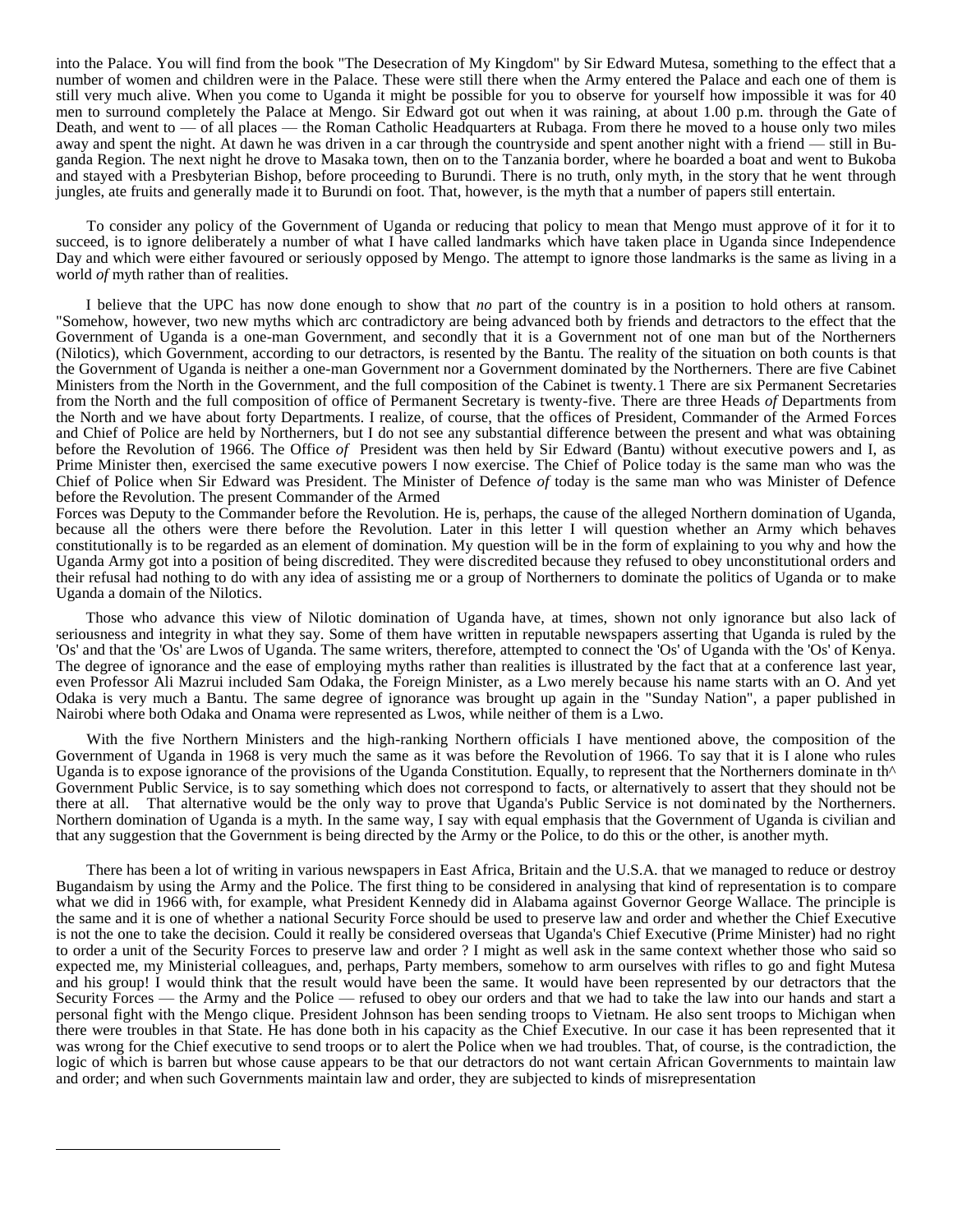I believe I have indicated sufficiently that myth has been the basis of judgment of Uganda's affairs by tie outside world, particularly the West. This conclusion did not dawn on us yesterday. We have been aware of it for some time. The arrest of Neogy and Mayanja, for instance, is being seen in London, and perhaps elsewhere, within the context of the myth that has been the fundamental element in London's assessment of our policy and actions. It is, for instance, being reported that we are afraid of intellectuals and that we do not want our policies and actions to be criticised. I want to say both as an individual and leader of Government, that the Government of Uganda is not opposed to criticisms of its policies and actions. For the last 6£ years the Government has shown abundantly clear the operations of its policy to allow for maximum discussion of the affairs of the Government, both in print and by word of mouth. From time to time Ministers and I have expressed disagreement, at times heatedly, with various statements which have been advanced and made about Uganda.

During the State of Emergency in Buganda Region, we did not consider it fitting to order Press censorship. When we proposed the new Constitution in June, 1967, three months passed before the Constitutional Proposals were adopted and during that period, the Proposals were analysed, criticised and even condemned and not one person was arrested or detained because of views expressed on the Constitutional Proposals.

It is true that during the discussion of the Constitutional Proposals, I had to dismiss one Minister. I took this action not because he had criticised the Proposals; but because as member of the Cabinet, we all spent about nine months in framing the Proposals. At every stage the full Cabinet, without a single dissenting voice, agreed to every single Proposal. That is why the Proposals themselves were published with the title — "The \* Government Proposals for a New Constitution". During the framing of the Proposals, there was no reason why the same man as a member of the Cabinet, should not have expressed his disapproval of the Proposals either as whole or part of them. This he did not do, but chose to air contrary views to those which he expressed in Cabinet when he spoke in the National Assembly. You will observe that this kind of behaviour by Ministers was a very strong element in the events which preceded the Revolution and particularly the event of 4th February, 1966. I was not prepared to allow the country in 1967 to go back to the pre-Revolution days when it became a tendency for Ministers, after having agreed in Cabinet on a particular stand, to turn round and act differently in public. Indeed, failure to act immediately when this tendency started might be said to have contributed greatly and indirectly to the Revolution of 1966.

Having dismissed the Minister, the Party Executive also dismissed him from the Party. He was the only person who, during the whole period of discussion of the Constitutional Proposals, had any action taken against him by me as leader of Government and by the Party Executive Committee. I should add that the Party Executive Committee decided on his dismissal from the Party mainly on the same grounds as I had dismissed the man from the Cabinet. The Party Executive Committee had, however, an additional reason namely that the man was the Leader of the House and in that position he was the Chairman, appointed by me, of the Government Parliamentary Group. The Group discussed the Proposals for days and the Chairman was one of the Ministers who defended specific proposals in Group meetings. The Back-benchers, in particular, were very much annoyed that a person who had defended certain Proposals, indeed supported all the Proposals in meetings of the Government Parliamentary Group, should have changed so violently as to express in the House the opposite views; this behaviour was reported by the Chief Whip to the Party Executive.

There were two other persons who were Members of the Cabinet (Nekyon and Binaisa) and who resigned before the Proposals were published. Neither of them informed me in his letter of resignation that he was resigning because of the Constitutional Proposals as a whole or any part of the Proposals. It is still a Cabinet secret but records are available of the strong position each of these two took, when they were still in Cabinet, regarding the Constitutional Proposals. The items of the proposals agreed to by the Cabinet when both were still members of the Cabinet were not changed after they left. It is not for me to discuss herein how a man would say one thing today and say the exact opposite tomorrow, but the history of Uganda, when it comes to be written in full, will tell the whole story.

A considerable number of Back-benchers, particularly in the Parliamentary Group meetings and even in the National Assembly, spoke strongly against certain provisions, but none of them was either disciplined by the Party or considered to be a disloyal member of the Party. Even civil servants, who discussed the Proposals with me, expressed various views in opposition to some of the Proposals, and again, none of them was victimised for having done so. I know of no person in Uganda who has been arrested or victimised because of criticising the Government or because of having written something (not otherwise openly criminal) during the state of emergency. We have had only one person prosecuted for publishing a seditious article and the person was tried and convicted — not detained under Emergency Regulations.

As regards "Transition" the first thing that can be said is that we have known of its existence throughout all these years. The magazine published articles and letters on the Constitution, and most of them were highly critical. If we had wanted to take action against "Transition" or its Editor because of anything published, we would not have done so at this stage. Action should have been taken some time back. You must have read an article by Abu Mayanja published in "Transition" No. 32. That article was not only critical but included a deliberate misquotation on an important item in the Constitutional Proposals. That is, for instance, that part of the article reading as follows: "The Proposals expressly provide (Article 64) that "in the performance of any function conferred upon him by this Constitution or any other law, the President shall act in his own discretion and shall not be obliged to follow the advice tendered by any other person or authority". In this passage Mayanja sought to quote directly from the Constitutional Proposals; but the quotation published omitted a vital part of the section. This was the omission of the words *"unless it is otherwise provided"* which occurs between the words "shall" and "act". It was on that false basis that Mayanja's article was framed, and carried the meaning that the Proposals gave to the President alone the full executive powers and that the President was not to act in accordance with the provisions of the Constitution but only on his own discretion. If the words which were omitted are included, the Article would have given a contrary meaning, namely that the President was to act in accordance with the provisions of the Constitution and that only where the Constitution is silent, he had to act on his own discretion.

In view of the overwhelming publicity that has been given to the allegation that I or the Government proposed a curious Constitution which gave power to one man alone, and knowing that this is not the case, we could have taken some action against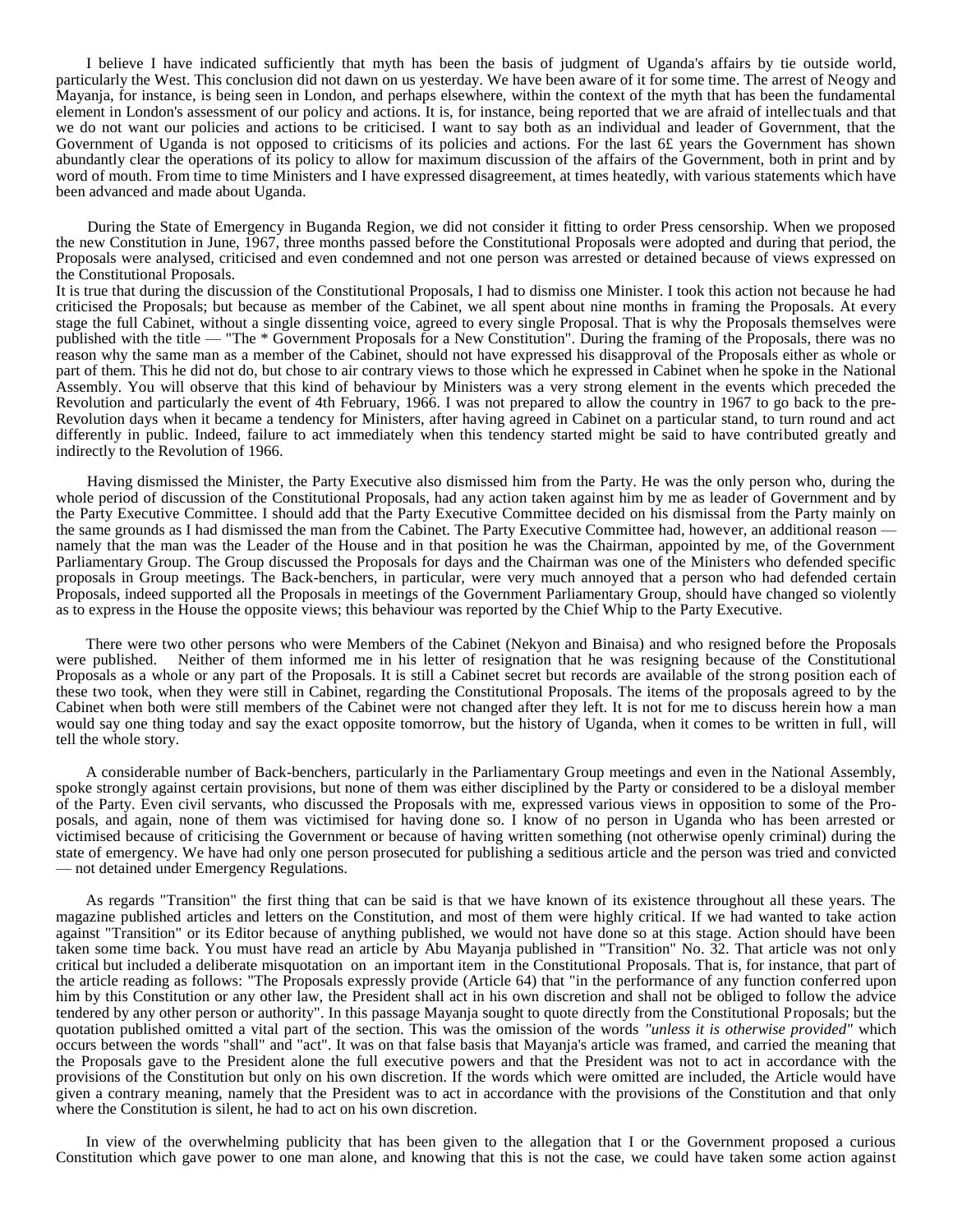"Transition"; but we did not. You will also find a passage in "Transition" No. 34, reading as follows: "And if Adoko thinks that the Detention Act is needed to protect the victims of this colossus and his agents, where is the Detention Act to deal with those gunmen who shot and killed many innocent people (no doubt unrecorded in official statistics) and destroyed property of others?" And then "The other two reasons cannot deceive even a child of six; if the people regard the Central Government as a hostile, alien body, they will regard it even more so now that it has made itself potentially the enemy of any single individual in the country (by virtue of the Detention Act), and filled each one's life with fear and uncertainty." I am advised that the attention of the Editor of "Transition" was drawn to the above passage before publication and that he was advised that within the context of the whole letter those passages could be seditious. Although it is strongly maintained here that the Editor himself believed that the passages could be seditious, he did nothing about it. Again, we took no action.

There is another incident and this is contained in "Transition" No. 37, and in a passage reading as follows: "'I do not believe the rumour circulating in legal circles for the past year or so that the Judicial Service Commission had made a number of recommendations in this direction, but that the appointments have for one reason or another, mostly tribal considerations, not been confirmed. But what *is* holding up the appointment of Ugandan Africans to the High Court?" The allegation here is that the Judicial Service Commission which, according to the Constitution, is the only body which advises the President on the appointment of High Court Judges, has in fact recommended Ugandan Africans for appointment as Judges and that the President who makes the appointments has not done so for one reason or another *mostly tribal considerations.* I am advised that it is immaterial to say that the writer and the publisher did not believe in the rumour. The fact which I can disclose to you is that the Judicial Service Commission has made no recommendations for the appointment of Africans to the office of Judge of the High Court. What disturbs me about this passage is that in "Transition" No. 32, the attack was that it is the President alone who has the power to make these appointments, in his own discretion without the advice of any person or authority. In "Transition" No. 37, the attack has been advanced to the effect that even after he had been advised, the President is failing to act constitutionally mostly on tribal considerations.

It would appear that most people who have reacted on the arrest and detention of Neogy and Mayanja, though aware of these writings against Uganda, do also hold the view that it is not a bad thing to run the Government down, or to accuse it of what it has not done and generally make the world believe that Uganda is a country where life and property are not safe.

There is one other incident regarding the printed matter which occurred in early 1966. This is the deportation of (he former Uganda correspondent of the "Kenya Weekly News", Mr. Ted Jones. The history of the incident starts in June 1965. I was away from the country from May 10th to August 7th, 1965. During that period a number of Party colleagues, including Government Ministers, attempted to reactivate the UPC/KY alliance. "The Reporter", a magazine published in Kenya, came out during the period with the story that some Ministers were making arrangements to remove me not only from the leadership of the Government but also of the Party. There was, however, some evidence of this and the story in "The Reporter", which was written by Mr. Jones, was not far from the truth. This attempt to reactivate the alliance failed because UPC Members of Parliament, the Backbenchers, and the Party as a whole could not be persuaded to accept such a move.

In the month of September of that year I discussed at a secret meeting of the Party Executive Committee my then intention to advise the President to dissolve the National Assembly and the holding of a General Election early in 1966. This information did not please some members of the Executive Committee, including the then Secretary-General, and it was immediately leaked to the Press. The purpose of the leakage appears to have been one of removing the element of surprise in calling a General Election and of showing to the KY group that unless they joined the UPC immediately, a General Election was going to be held and as things stood then the DP was not going to be a match for the UPC, but that the result of the elections would then be one of UPC in a commanding position in the three Regions, with KY. that is virtually the whole of Buganda, with 21 scats, being in Opposition. This state of affairs, the reactivists argued, would work against the re-election of the then President. Indeed, this kind of consideration had already been advanced to the KY group in July. 1965, andthe then President himself chaired a meeting of the KY group at which meeting it was decided that KY members should join the UPC in large numbers and thereby use their influence not only to change the UPC policy but also its leadership.

In the first week of October 1965 we had another meeting of the Party Executive Committee where a proposal was put that members of the Party's National Council from Bug-anda Region should be increased from three to eighteen. The National Council, according to the then Party Constitution, was composed of Chairman, Secretary and Treasurer from each Region. "Region" in the then UPC Constitution meant an administrative district recognised in the Constitution of Uganda, and the Party regarded Kampala as a special Region. Since Buganda was centrally administered, the UPC considered Buganda, excepting Kampala, as one unit, and all other districts were equally considered as distinctive units sending three representatives to the Party's National Council. The full composition of the National Council included members of the Party's Executive Committee, and the Executive Committee was composed of officials of the Party, namely, President, Vice-President, Secretary-General, Assistant Secretary-General, Treasurer, Assistant Treasurer, Chairman and Deputy Chairman, together with twelve elected representatives.

In my absence between May and August the Executive met to consider the proposal to increase Buganda's membership of the National Council and rejected it. The same matter was again brought in October, when it was once more rejected. The idea of increasing Buganda's membership of the National Council was not so much as to give a unit of some two million people fair representation — in any case the UPC's share of that population was not very big — but it was one of getting into the National Council persons who were KY in spirit and UPC in body, for the purposes of changing the Party policy and leadership. When this proposal was rejected in October a new development which reached its height in February 1966 and which was the basic reason for the deportation of Mr. Jones began to emerge.

It was on the 7th October, 1965, when five incidents occurred, and whether they constituted a coincidence or not at that time, they have now been proved not to be matter of coincidence. On that day I received a letter from Mengo informing me that a group of left-wingers (Communists) were intending to overthrow the Government of Uganda and the Kabaka's Government on or about the 9th October (Independence Anniversary) 1965. The letter requested me to issue a statement condemning any such plot and that I state my position. The second incident was a letter written to the Minister of Internal Affairs by the late Daudi Ocheng. with a copy to me, saying that the Minister should send a senior Police Officer to take a statement from an unnamed person regarding the activities of an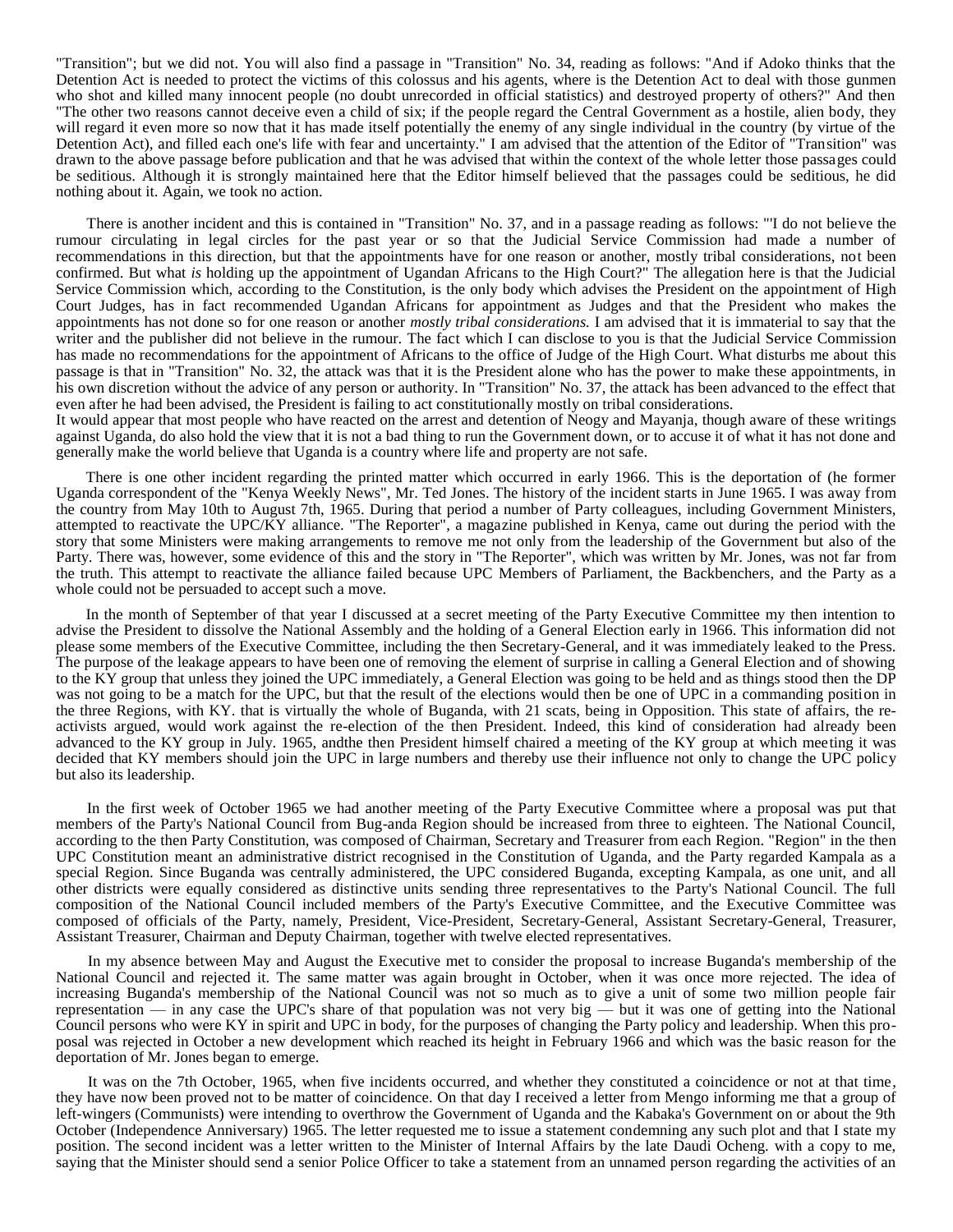Army Officer, Idi Amin. The author of the letter added that it was his expectation that, on taking the statement. Government would immediately suspend Idi Amin.

Again, on the same day, at the end of a Cabinet Meeting, I heard Grace Ibingira saying that he had discovered a plot to assassinate him during the Independence Anniversary celebrations. He was addressing no particular Minister and added that others would be equally assassinated. This was such a serious statement that I immediately ordered him and the Minister of Internal Affairs to remain behind, and called the Inspector-General of Police so that we could go through the allegations. This we did from midnight for two hours and arrangements were made by the Police that very night to get onto the persons who were alleged to be plotting to assassinate Ibingira. The Police did not find any evidence to establish the allegation.

The fourth matter was a report by the then Commander of the Uganda Army, Shaban Opolot, to the Permanent Secretary, Ministry of Defence, to the effect that Opolot had received information that Baganda were plotting to assassinate him and also that soldiers from the Congo would attack the Headquarters of the Uganda Army during the Independence Anniversary celebrations. This story was fully investigated and the Police found nothing in it.

The fifth incident concerned the activities of a then Major in the Uganda Armed Forces, Katabarwa, brother of Grace Ibingira, who was the Commandant of the Training Wing stationed in Jinja. He came to Kampala on 7th October, 1965, and on return to Jinja contacted a number of officers, including two who were on open charge and therefore not on duty, to draw arms and to report to Brigadier Opolot at Army Headquarters in Kampala. His order was obeyed and seven officers came to Kampala on 8th October heavily armed, and one of them went to a football field with the boot of his car full of various arms. These officers and a few others were stationed in Kampala and virtually took over the control of the Army Headquarters.

All these five incidents happened on the same day—7th October, 1965. They did not end there and during the night of 8th/9th October, Shaban Opolot ordered sections of the Army to move to Kampala. The city became an armed camp and at the Army Headquarters that night officers *And* other soldiers who for unknown reasons were not informed by Opolot of what was taking place, found themselves virtually prisoners at Army Headquarters.

On 9th October, 1965, after the Trooping of the Colours, there was a party at the Makindye Presidential Lodge. Neither the Minister responsible for Defence nor myself knew that a Company of the Army was to be stationed around the Lodge, and the guests were very much in fear when they saw troops everywhere, fully armed. The next day I raised the whole matter with the then President. I went to inform him of what I had learnt since October 7th, and also to tell him that neither the Minister nor myself knew of the deployment of forces at the Presidential Lodge; but when I raised these matters with the President he merely waved me off and said he was himself going to discuss the matters with Opolot, and added that as Commander-in-Chief he preferred to discuss matters of this kind with the Army Commander rather than with a civilian Prime Minister.

That was the first time a part of the Uganda Army began to be used for political purposes and objectives. The first objective was to fulfill what the UPC could not do. namely, arrange for an affiance between the Party and KY. change its policy and leadership. The plotters apparently expected the Army to assist in doing it but the Army did nothing of the kind.

Then in November, 1965, Opolot arranged for two Units of the Army to change Barracks. It was clear to all that the Unit at Jinja, having failed in October to do something unconstitutional, had to be sent into the country and far from the capital. It so happened that according to our regulations a change of Barracks must be notified to the troops six months in advance, and such a change be approved by the Chief Defence Staff Committee, which is composed of senior officers and chaired by the Minister responsible for Defence. The notification for change of Barracks was made on 28th November, 1965, in a secret letter to the Commanders of the two Units, and the change-over was to be completed by the end of December. 1965. The Chief Defence Staff Committee knew nothing about the change, and the Ministry was not informed, although the secret letter was said to have been copied to the Ministry. We now know that on the direct orders of Opolot the copy of the letter which was to go to the Ministry was deliberately not sent. The matter of the change of barracks leaked out and T ordered Opolot to follow proper procedure.

In December, 1965, the then President placed orders for heavy weapons with a Kampala firm. The arms were to come from Britain. We have letters from a British firm which show that the firm was not happy with the orders on the grounds that the weapons ordered were too heavy for an individual and that the firm had always dealt with Governments only. One of the letters from the Kampala firm states that President Mutesa had placed the orders on behalf of the Uganda Army and that although the Kabaka's Government was to pay for the arms, that only meant that the President, in his capacity as the Kabaka, was to have the first trial of the arms before handing them over to the Army.

That was the situation which had developed as we entered into 1966. Ted Jones must have known of some aspects of the situation.

Then February 1966 came and the Parliamentary debate on the 4th of that month was designed to make it easy for a change of Government. I had planned in November of the previous year a tour of the Northern Region in January or February of 1966. The date of the tour was Anally fixed in January and a statement from my office was issued, published in the Press and broadcast on the radio. You will find from Sir Edward Mutesa's book "The Desecration of my Kingdom" a statement to the effect that I mysteriously disappeared. It is also true that on 31st January I attended a meeting of the Party's Parliamentary Group, at which meeting I specifically asked the Group whether I should postpone my tour, and the meeting unanimously rejected any idea of postponement of the tour. When I left Entebbe on 1st January further attempts were made to reactivate the activities of October, 1965. Those who were in the plot decided on supporting and using the Opposition motion to achieve their aims but saw a number of obstacles. One obstacle was whether or not the Backbenchers would fall into their line. This was resolved by putting that Motion on the order paper on a Friday and in the expectation that after about 4 p.m. Government Backbenchers from up-country would have left the House to return to their constituencies. The Government Parliamentary Group had considered the motion at their meeting of 31st January, 1966, and resolved to reject it. The other obstacle was that the House would rise on that day at 6.30 p.m. and since the House was due to meet in the following week, there was not sufficient time to debate their Motion and bring it to a conclusion on the Friday, and that it would continue the following Monday. The possibility of the Motion being on the order paper the following Monday was a disturbing factor,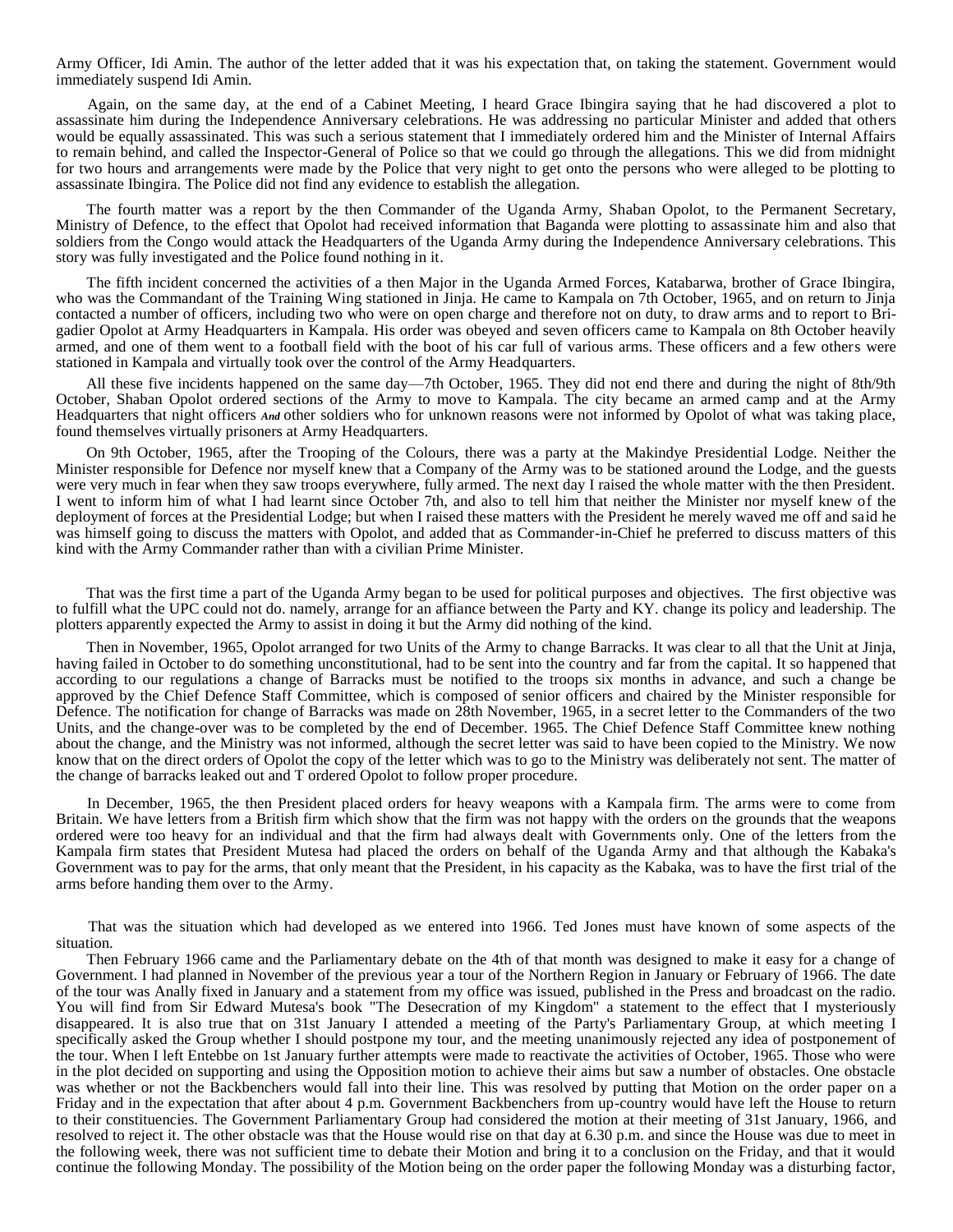but they found a way of resolving the difficulty. This was done through a Motion to the effect that the House had to sit that Friday until business on the order paper had been completed, and that at the end of the sitting the House was to adjourn indefinitely. Then pressure was put on two Members to withdraw their Motions which were higher on the order paper than the Opposition Motion. These arrangements made it possible for the House to reach the Opposition Motion and to debate it until about 9 p.m. when the House then adjourned indefinitely. The scheme was to deny me, and other members who were absent, opportunity to speak on the debate and, although that happened, ihose who were in the plot were not sure of themselves and soon found out that the passing of the Motion could not help them to achieve their aims.

They again went to the Army, and troops were moved to Kampala that very night. Troops continued to come to Kampala up to the afternoon of 7th February, 1966. OQ that day a Unit was ordered to start shelling Kampala and it disobeyed the order. When another Unit was ordered to shell Parliament Building, it again refused to do so. This stand by the troops caused a great deal of panic amongst the plotters. They discussed the issues and they decided upon two courses of action. One was to send a Platoon to where I was in the Northern Region, with orders to arrest and bring me back dead or alive. This Platoon went, their leaders were received by me, but it did not succeed in its mission. Its two officers knew of the mission, but the soldiers were not told. When the Platoon arrived at where I was, it found itself unable to carry out its mission. It returned to Kampala empty-handed, arriving in the morning hours of 8th February.

The second action had therefore to be carried out, and this was the decision to request the British High Commissioner for military assistance, which was made in the afternoon of 8th February. This again did not succeed, and when 1 returned on 12th February, I immediately came to realise that the situation was very serious. The first action I took was to direct Opolot to order all Units of the Army to return to their Barracks. This was achieved in the afternoon of Sunday, 13th February. On the same day I wrote to the President informing him of what I had learnt and requested a meeting with him. I got no reaction from the President. Next day I telephoned his office, or rather where he was staying, and spoke to his Private Secretary to

whom 1 gave a message that 1 wanted to see the President immediately. I was told that the President had gone to Masaka, but the fact is that he was a few steps from his secretary who was speaking to me on the telephone.

Then 1 called a Cabinet Meeting on 14th February, and 1 put two points to the Cabinet. The first was that any Minister who had lost confidence in me and believed in all that was said in the Parliamentary debate on Friday, 4th February, should indicate so by the process of resignation. Not one gave any such indication. The second proposal I put to the Cabinet was that I had resolved on the appointment of a Judicial Commission to investigate the allegations which were advanced in the Parliamentary debate. You will find again in "The Desecration of My Kingdom," a statement to the effect that it was the Cabinet that forced me on this second course of action. The records of the Cabinet show very clearly that those Ministers who sought to achieve their objectives on 4th February, did not like the appointment of a Judicial Commission of Inquiry. They wanted a limited action on the suspension of Idi Amin. Apparently they felt that with Amin out, Opolot would use the Army to achieve unconstitutional ends. I was not prepared to accept any limited action and in two further meetings these two views were very clear, but at the end my proposal for a Judicial Commission of Inquiry was accepted.

I then left for Nairobi on 17th February, but on return on the 19 th I came to learn of a circular by Opolot to all Army Units directing them to go for field exercises with dud weapons, and giving the date of the exercise as the third week of the same February. The curious thing about this order is that Opolot actually stated that because the situation had been normal throughout February 1966, and because for some period of months the Army had not done field exercises, February 1966 was the most suitable time for these exercises. I ordered the cancellation of the exercises. The important point to note here is that tho\*e who made the allegations against me and the two other Ministers and Idi Amin on 4th February, 1966, did not want the allegations to be inquired into by an impartial body and wanted, so to speak, to jump the gun by once more attempting to effect a change of Government by using the Army. I had, therefore, to take drastic action.

All these events and happenings could not have been completely hidden from Ted Jones, but both in the "Kenya Weekly News" and "The Reporter" he advanced the theory that troops moved into Kampala by Opolot were for the purpose of safeguarding the Constitution. Evidence, even that part of it which was known to the general public in Kampala, pointed otherwise. This led us to think that Ted Jones was more than a sympathiser of the plotters. He had, therefore, to be deported. That was the first writer against whom we took action during our troubles which started in 1966.

I would now like to turn to the present situation in Uganda. Here I would reveal that I do not bet, nor do I swear, but the allegations and awkward innuendoes printed in your newspaper on 27th October, 1968, which as you must have assessed were all against me and the Government of Uganda, will be proved or disproved by the passing of time. I would like to begin with that edition of your newspaper. It was the belief of your correspondent that the recent arrests in Uganda may "indicate that I feel less secure than I claim". I have made no claims either publicly or privately to anybody, that I am secure or less secure, but if your newspaper or any other would like to interpret every action taken by any African leader in terms of his personal security, the paper cannot be any different from a number of publications which are always deadly against African Governments, and only support the Governments when leaders of those Governments do something which pleases not the citizens of a country of Africa, but foreign interests. That your newspaper should sink so low as to expose itself to the shallow logic that the Uganda Government, in taking action against certain persons, represents that the leaders of that Government are necessarily less secure than they claim, is to say that T and the Government of Uganda are not interested in integrity of Uganda or its security, but only in our own positions, it would follow, therefore, and this is indicated in the rest of the article, that the Government of Uganda is an alien body composed of self-seekers who do not take the interests of Uganda seriously and only act for their own self-interests. I do not need to say more on this matter, but 1 have taken the point.

Then there was the other point in your newspaper that those recently arrested must have been arrested because another paper published in Uganda has been "conducting a debate in its columns on the legality of Obote's rule," with one of the arrested persons playing the prosecutor's role. 1 have had occasion since you wrote to me to look through the columns of this other paper and I have not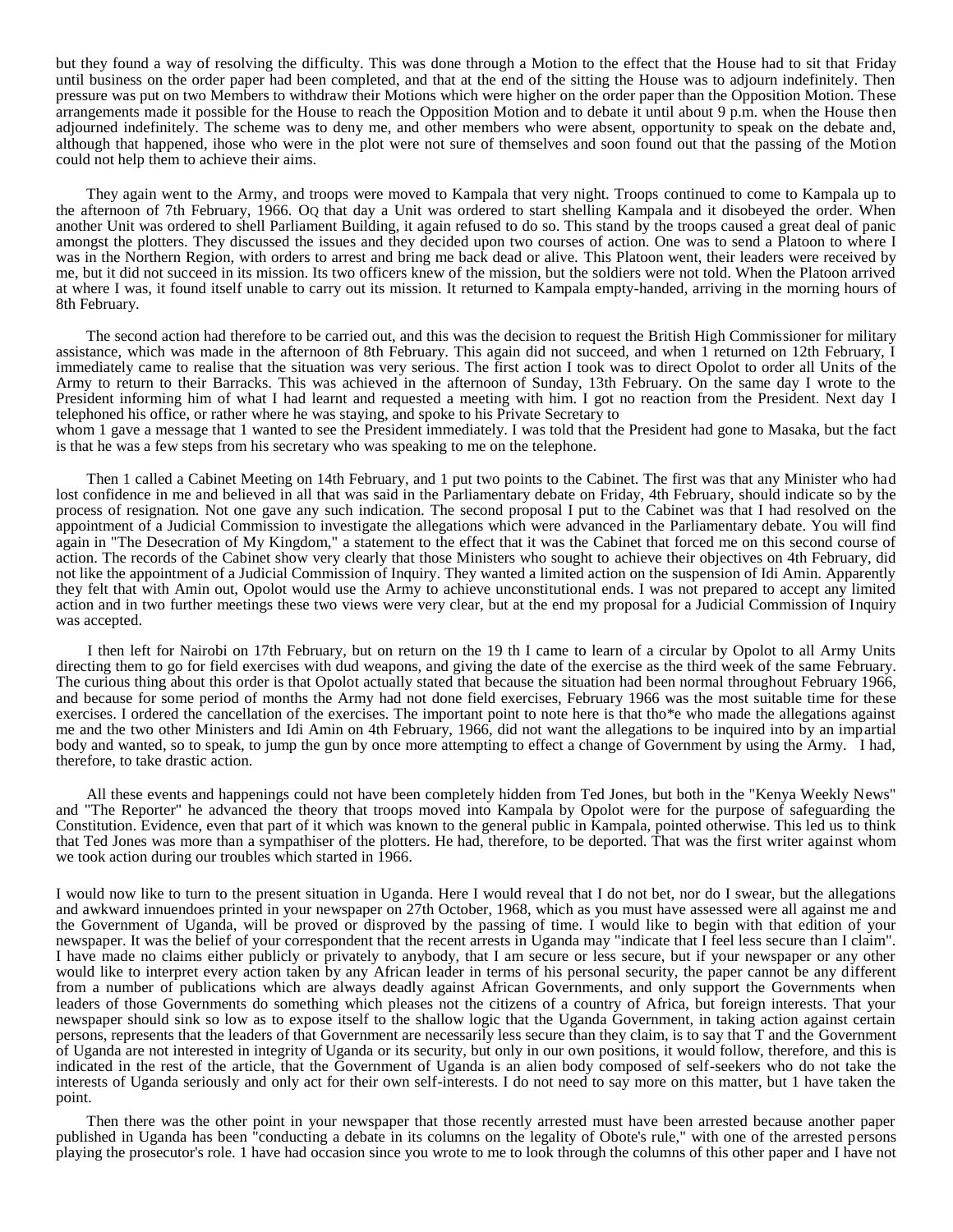found this debate on the legality of Obote's Government. It is true that there was a letter in that paper written by one of the recently arrested persons on the Constitutional Proposals, but there is nowhere in that letter anything questioning the legality of the Government of Uganda. All the correspondent's views were based on what he saw as shortcomings in the Constitutional Proposals. If "Shortcomings" means the same thing as "legality" or "legitimacy" in the editorial office of your newspaper, there is nothing that the Government of Uganda can do about it. We have got to accept that situation. Again, if one letter in a newspaper by anybody at all amounts to the writer of the letter conducting a debate as a prosecutor, it is something which only your newspaper must understand. The issue is that your newspaper was seriously suggesting that the Editor of the Uganda paper and the correspondent do not accept the Republic Constitution. I am grateful for that revelation for it shows the falsehood of the two men to what they profess to be.

Your newspaper and a Uganda paper went on to say "that the debate and criticism from Makerere have been of a fairly rarefied academic nature and are less of a threat than certain wider political-and military discontents." In the first place we know of no criticism from Makerere. I should be grateful if you would arrange for me to receive notice of where such criticism was published, but if it is personal expressions of lecturers at Makerere to your correspondent, it is certainly bad journalism to put that to the world in a manner that would indicate that there were certainly criticisms from Makerere. Even it it is accepted that there has been criticism of Government from Makerere, where is the evidence tor the assertion that any such criticism was merely academic and cannot be compared with criticisms of discontent emanating from political and military sources'?

The issue of discontent from military sources is not a new thing to us. "Atrica Confidential" last year came out with a story that i had a private army; that 1 was planning to remove the Commander ot the Uganda Army and appoint in his place an Army officer from my own tribe; and that anything was likely to happen within Uganda in the near future. The story was read in Uganda with appropriate interpretation. The officer who was said to be a member of my tribe and who was going to be appointed Chief of the Army was known by everybody in Uganda and was, of course, not from my tribe. The private army was something which existed in the editorial offices of "Africa Confidential". This is the same story which we had from the British press towards the end of 1965 and the beginning of 1966, when those who pretended to understand the state of affairs in Uganda went out to tell the world, in print, that in the political crisis in Uganda between the Northerners and the Bantu, the Army stood aside because the Army was controlled not by the quarrelling parties but by the half-Hamites. When we took action, as I have described above, the story changed to one of the Northerners being in control of the Army, and this is the same story as was published in your newspaper of 27th October, 1968, where it was stated that the Baganda, or Bantu, resent Northern domination. As to how an Army which was controlled by half-Hamites changed overnight to being controlled by Northerners, was never explained by experts who write in the British press.

Then there comes the "Africa Confidential" story of a division within the Northern group and with myself becoming more and more like what happened to my friend Kwame Nkrumah, in his last days, drawing to an inner circle of tribesmen. And yet, as everyone who wants to assess the position will find out, the number of my tribesmen in the Police and in the Army is negligible. They do not form a Company in the Army and they are too few in the Police — so much so that Parliamentarians have sometimes asserted that they are not there at all. Although they are Northerners and it is true that both in the Police and in the Army the Northerners are there in considerable numbers — my tribesmen are not in either organisation in a number which would indicate strength.

As regards the position of the Uganda Army, I am perhaps the only African leader who is not afraid of a military take-over. I have already publicly accused and condemned military leaders as General Ankrah, Major Afrifa and the late General Ironsi for using national guns — not their own property — in order to place themselves in positions of authority and pretend to rule the country on the false propaganda of being the "saviour" of their various countries. I do not accept the soldier-saviour who misuses, unconstitutionally, national weapons in order to place himself into the job of a politician. I treat that kind of exercise and action, to say it mildly, as corruption. I have read with amusement various press reports on how military regimes have stopped other forms of corruption in some African countries. My view of all this kind of report is that the whole thing is bad. If a politician like Nkrumah or Nyerere or Kenyatta, who saw the possibilities of Africans being free in their own countries: worked for it, suffered, made sacrifices, and succeeded at least initially in realising their vision, turn out to be Heads of corrupt Governments, how much so would a military man, who never went through those processes of imagination, formulation of policies, arousing of the interest of the people towards the goal of independence, be when that soldier becomes the boss of the country? The immediate thing to realise is that the soldier, if he was a true soldier all the time, did not know of the battles which were being fought, the issues at stake, the glory above the conquest of lowering the colonial flag, and it is my view that the military man will preside over a more corrupt Slate than the politician. If corruption is the issue for deposing an illustrious leader like Nkrumah, then the answer cannot be found in replacing him with General Ankrah. It is my view that there must have been more corruption in Ghana during the time of General Ankrah than there was in the time of Kwame Nkrumah.

I am, therefore, not afraid of military takeover in Africa. Indeed, at some awkward times I entertained the idea that the armies of Africa should take over all the governments in Africa. We would then see how they would organise the O.A.U., what their policies would be towards problems like Rhodesia, Angola, Mozambique and South Africa. The people of Africa would see what becomes of them in the West/East conflict; and every citizen of Africa in his own home and in every State would be able to assess what the politicians promised and achieved on the one hand, and what the military man promised and achieved on the other. I am almost certain that in every country in Africa the citizens would come to realise that the politicians promised more and achieved less; and the military man promised the same things as the politicians and achieved much less than the politicians. To promise more and achieve less is not, in my view, an exceptional phenomenon of politicians in Africa. In practically every country of the world, politicians, being great talkers, always say more than they are able to do. Wilson's electoral slogan of "The Labour Party Works" is an instance in point. It has not worked in the case of Rhodesia; it has not worked on the British economy: and may work, after having failed to work, in two or three years from now. It did not work on the Commonwealth Mission to North Vietnam. It did not work on the policy of joining the European Common Market, people like your correspondent would be advancing theories that it is a Government which may be replaced by the Army any day. But because in the develop countries national image, unity and integrity are considered above every type of squabble, no-one will suggest what actions by the British Government are taken by the whole Cabinet merely to safeguard the position of the Prime Minister. That, however, was the view of your correspondent: namelv. that the Uga nda Government as a whole